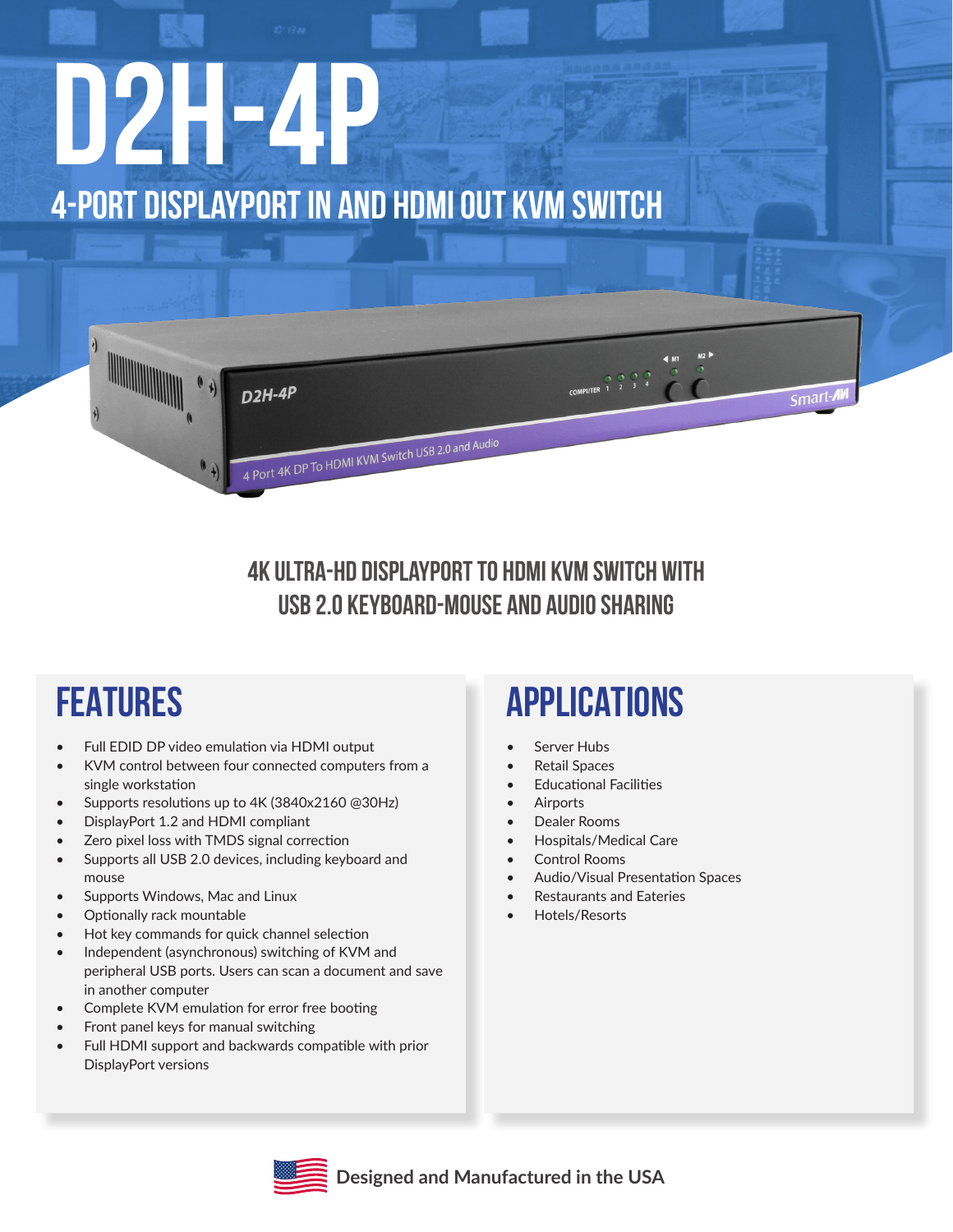## **OVERVIEW**

D2H-4P is a dedicated multi-platform KVM switch capable of managing four 4K computers through a single KVM workstation. Built with ultra-HD ready HDMI outputs, the D2H-4P is the first Displayport switch on the market to offer full video emulation directly from the device. Up until now, DisplayPort switches lost emulated picture when disconnected from monitors, leading to confusion and disorganization upon reconnecting. With D2H-4P, full EDID-assisted HDMI video emulation ensures visual workspaces and screen resolutions are remembered every time: simple!

The D2H-4P is DisplayPort 1.2 and HDMI compliant, supporting screen resolutions up to 4K Ultra-HD (3840x2160 @ 30Hz) for remarkable and responsive video emulation. Additionally, the D2H-4P is USB peripheral-friendly, compatible with printers, keyboards, and mice. The D2H-4P is also easy to control with both a simple front-panel interface, as well as RS-232 functionality.

#### SOURCE SWITCHING MADE EASY

The D2H-4P offers simplified management between four DisplayPort equipped computers' USB 2.0 outputs. Keyboards, mice, and other connected USB devices can be switched between with ease. This dynamic KVM console can be controlled via hot keys or RS-232 commands, as well as directly through the console's easy-toread front panel.

#### EDID PASS-THROUGH AND RECOGNITION

The D2H-4P features EDID Pass-Through technology and source recognition, which enables smooth and efficient switching in virtually any scenario. This plug-and-play EDID functionality makes set up hassle free and simple.

#### FULL USB KEYBOARD AND MOUSE EMULATION

The USB keyboard and mouse emulation utilized by D2H-4P provides quick source switching via keyboard hot keys. D2H-4P simulates the presence of a keyboard and mouse for every attached computer through a USB cable. This essential function simulates keyboard, video, and mouse control for all connected computers, so switching between each is kept seamless and completely uninterrupted.

### **REAL-WORLD APPLICATIONS**

The D2H-4P has a broad range of applications, but the main function is to centralize the access of up to four computers that support DisplayPort displays in a single workstation. Not only does it function as a KVM console, but it also supports USB 2.0 functionality. This allows users to access nearby USB device, including those not supported by other KVM switches. The D2H4P is the ideal solution for medical, industrial, studio and defense applications, where it is not practical or safe to have multiple CPUs in the vicinity of the workstation.

### **FLEXIBLE CONTROL**

RS-232: Any external device or program supporting RS-232 can control the D2H-4P. The D2H-4P uses a very simple protocol that enables easy integration with other devices.

USB/KEYBOARD: Hot keys enable the user to switch and control all the different functions of the KVM switch.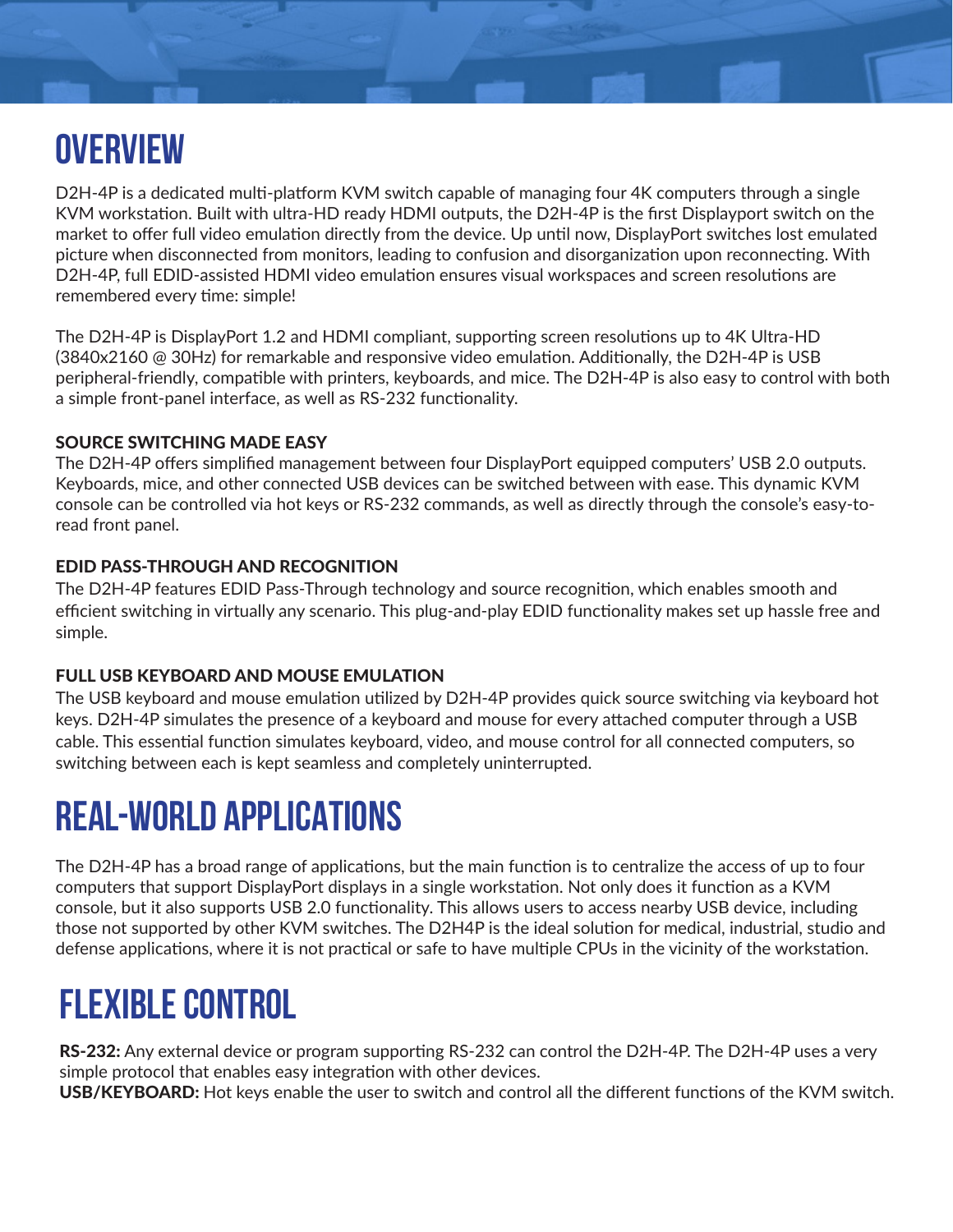### **application diagram**



### **front and back**



D2H-4P Front